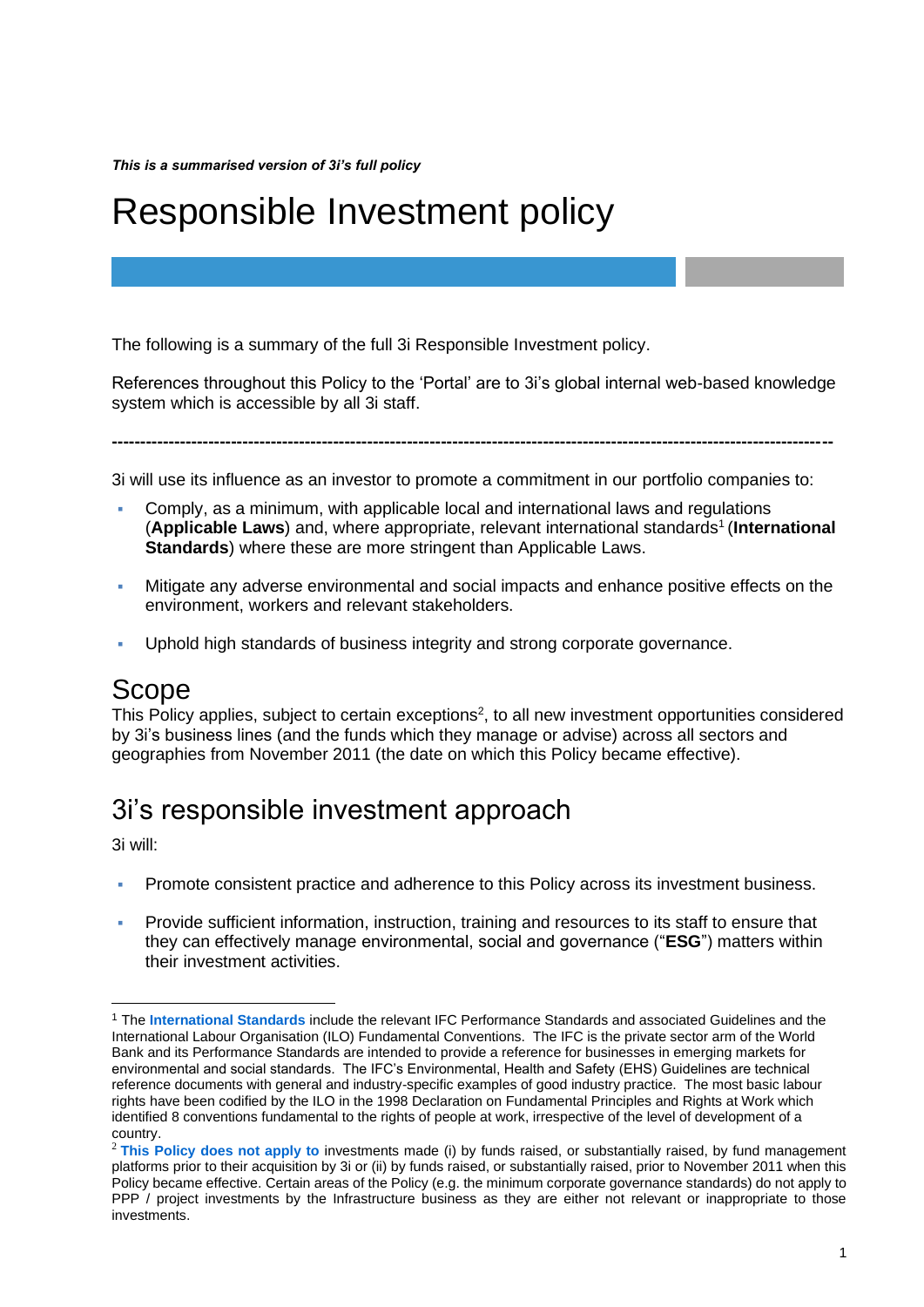- Monitor and audit the implementation of this policy on an ongoing basis.
- Report progress on the implementation of this policy annually to relevant 3i stakeholders.

3i expects and requires its **portfolio companies**:

- at all times, to comply with all Applicable Laws relating to the environment, human rights, workers' rights, health & safety and sanctions and all Applicable Laws intended to prevent fraud, extortion, bribery, tax evasion, money laundering, terrorist financing and other financial crime; and
- within a reasonable timeframe following 3i's investment, to meet 3i's minimum standards (as set out in the Appendix to this Policy from time to time) and, where appropriate, relevant International Standards (where these are more stringent).

3i will implement this policy in its **new investment activities** by:

- **Screening new investment opportunities against its Exclusion and Referral lists.**
- At an appropriate stage in the investment process, carrying out a high level assessment of new investment proposals to identify potential material ESG risks and opportunities.
- Where potential material ESG risks are identified, evaluating management's commitment, capacity and track record in addressing ESG issues and assessing whether specialist due diligence is required.
- Supporting its portfolio companies to meet 3i's minimum standards within a reasonable timeframe by developing action plans with appropriate targets, timetables and resources.

3i will implement this policy in its **portfolio management and advisory activities** by:

- Monitoring and recording the portfolio company's performance against agreed action plans, targets and timetables as part of 3i's portfolio review process and by encouraging and supporting the portfolio company to adapt to new ESG requirements and developments in its particular business sector.
- **Monitoring and recording serious incidents involving portfolio companies which result in loss** of life, serious injury, material effect on the environment or material breach of law and by promoting corrective actions.
- Considering, at the time of exit, appropriate disclosure of material ESG matters, impacts and steps taken to manage them.

## Exclusion and Referral lists

Both the Exclusion and Referral lists apply to new investments as well as acquisitions made by portfolio companies which require 3i's consent and/or funding. These lists are not exhaustive; judgement must be applied for activities not on the list but which carry similar risks.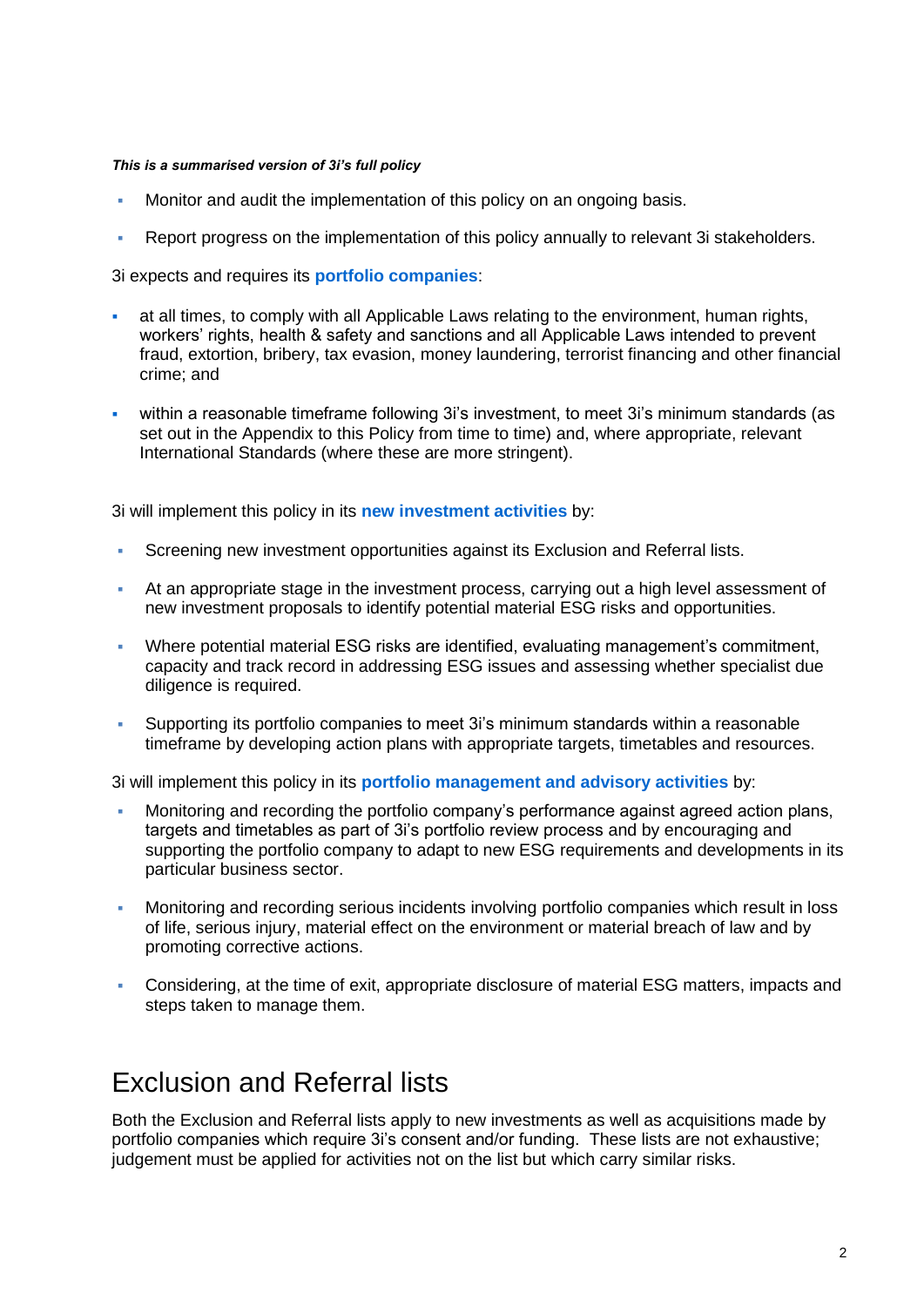### Exclusion List

3i will not invest in businesses which are engaged in or meet any of the following activities or criteria:

- 1. The production, marketing or use of, or trade in, products or activities deemed illegal under Applicable Laws, or banned through global conventions and agreements, including:
	- − Slavery, human trafficking, forced labour, compulsory labour or harmful child labour;
	- − Certain hazardous chemicals, pesticides and wastes;
	- − Ozone depleting substances; and
	- − Endangered or protected wildlife or wildlife products.
- 2. Where the business:
	- − is, or any of its direct or indirect owners or controllers are, on a sanctions list of the UK, EU, UN, US or any other relevant body or jurisdiction;
	- − supplies or purchases products, goods or services where such supply or purchase is prohibited or restricted by product / sector sanctions applicable to particular countries; or
	- − is located, or has any operations, in a country subject to comprehensive / country-wide sanctions<sup>3</sup>.
- 3. The production, marketing or use of, or trade in, weapons of mass destruction or inhuman weapons or technologies which are subject to existing international prohibitions<sup>4</sup>.
- 4. The trade in human body parts or organs.
- 5. Animal testing for cosmetics.
- 6. The production, marketing or use of, or trade in, unbonded asbestos fibres.
- 7. Where more than 10% of their current or planned revenues are derived from:
	- − The ownership, operation, marketing or management of gambling facilities and/or the development or processing of gambling products which are unregulated and/or which, in the opinion of the Chief Executive or General Counsel, are or might be exploitative of vulnerable groups in society;
	- − The production, distribution, marketing or trade in tobacco or tobacco products;
	- − The production, distribution, hosting or marketing of material or activities relating to pornography; or
	- The production, marketing or use of, or trade in, weapons (and associated critical components), dedicated weapon platforms, munitions, military and paramilitary services<sup>5</sup>.

 $3$  This is intended to exclude businesses which have a physical presence in the relevant country such as a local office (e.g. a branch or subsidiary) or factory etc. Where the business does not have a physical presence in the relevant country but deals with agents, distributors, customers or suppliers etc. who are located in the relevant country, you should refer to 3i's Sanctions Policy and related screening procedures.

<sup>4</sup> This includes nuclear, chemical, biological and radiological weapons, landmines, cluster bombs, materials such as depleted uranium and dedicated delivery systems for such weapons.

 $<sup>5</sup>$  This exclusion does not apply to systems or services generally regarded as primarily defensive or non-offensive such</sup> as avionics, radar, sonar, instrumentation, fixed or mobile communications equipment, protective service clothing and equipment, fire control systems, transport components, mining ordnance, support services and technical training.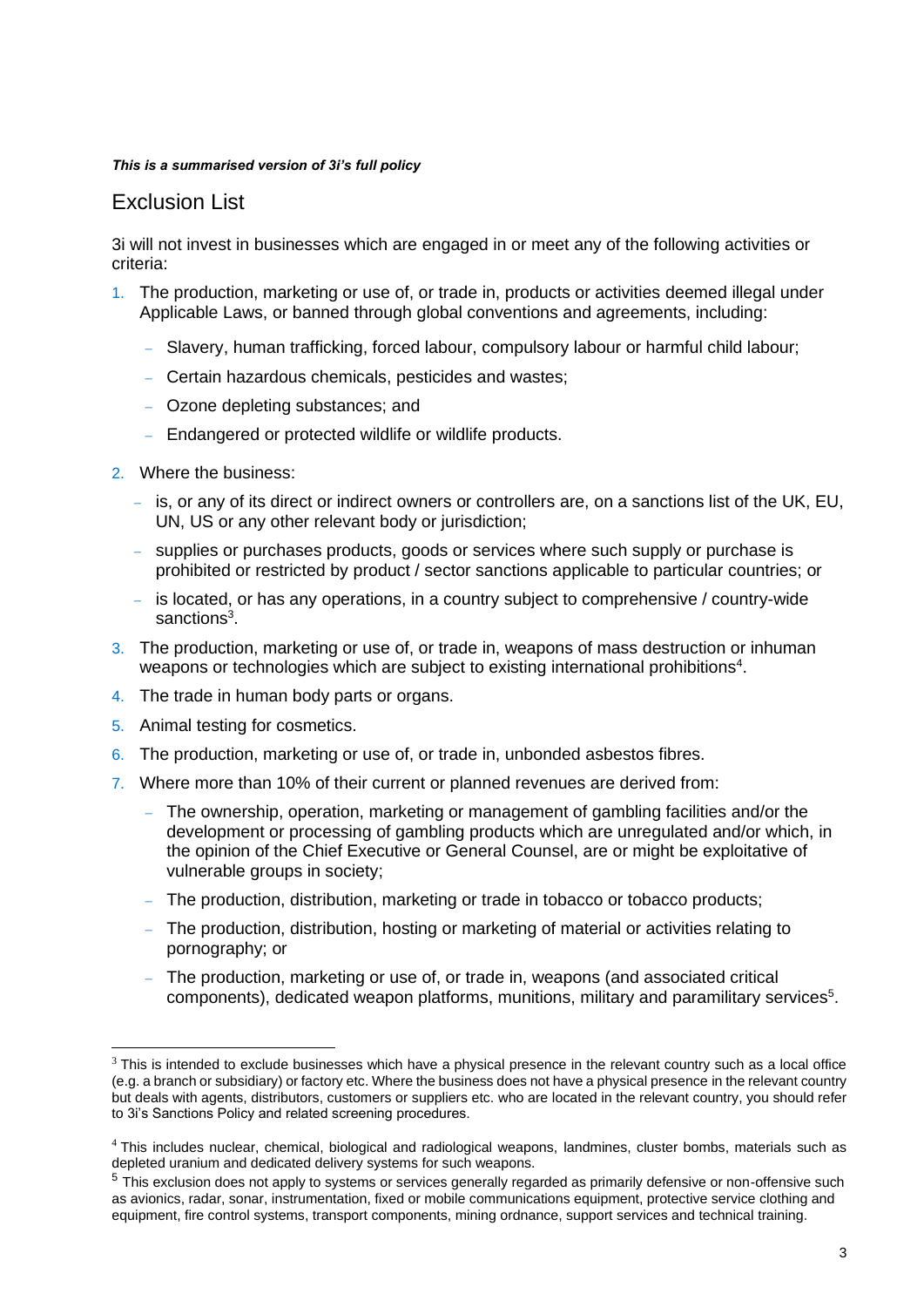## Referral list

3i *may* invest in businesses which are engaged in the following activities – the investment opportunity must first be discussed with the General Counsel and approved by the Chief Executive before substantial due diligence is initiated and the Chief Executive will decide, following consultation with the General Counsel, whether the opportunity should be progressed:

- 1. Conducts business activities involving the use of controversial technologies including (but not limited to):
	- − Stem cell research;
	- − Genetic modification;
	- − Recruitment for human testing; or
	- − Animal testing for food products, medical research and other controversial testing or production processes.
- 2. Generates nuclear power or produces, handles or reprocesses nuclear fuels.
- 3. Operates in specific locations where its activities carry high risk of material harm to people or the environment, such as:
	- − Environmentally protected areas;
	- − Sites of scientific interest;
	- − Habitats of rare or endangered species;
	- − Fisheries of economic importance;
	- − Land occupied by indigenous people or vulnerable groups;
	- − Primary or old growth forests of ecological significance; or
	- − Culturally or archaeologically significant areas.
- 4. Where more than 10% of their current or planned revenues are derived from the supply of products or services to companies whose principal business is excluded under the Exclusion List.
- 5. Owns, operates, markets or manages gambling facilities and/or develops gambling products which are regulated and which, in the opinion of the Chief Executive or General Counsel, have not been determined as exploitative or potentially exploitative of vulnerable groups in society.
- 6. Operates in the sub-prime lending sector.
- 7. Has key suppliers<sup>6</sup> which are engaged in any of the activities included in the Exclusion list.

 $6$  A key supplier is one which accounts for 10% or more of the business's total supplies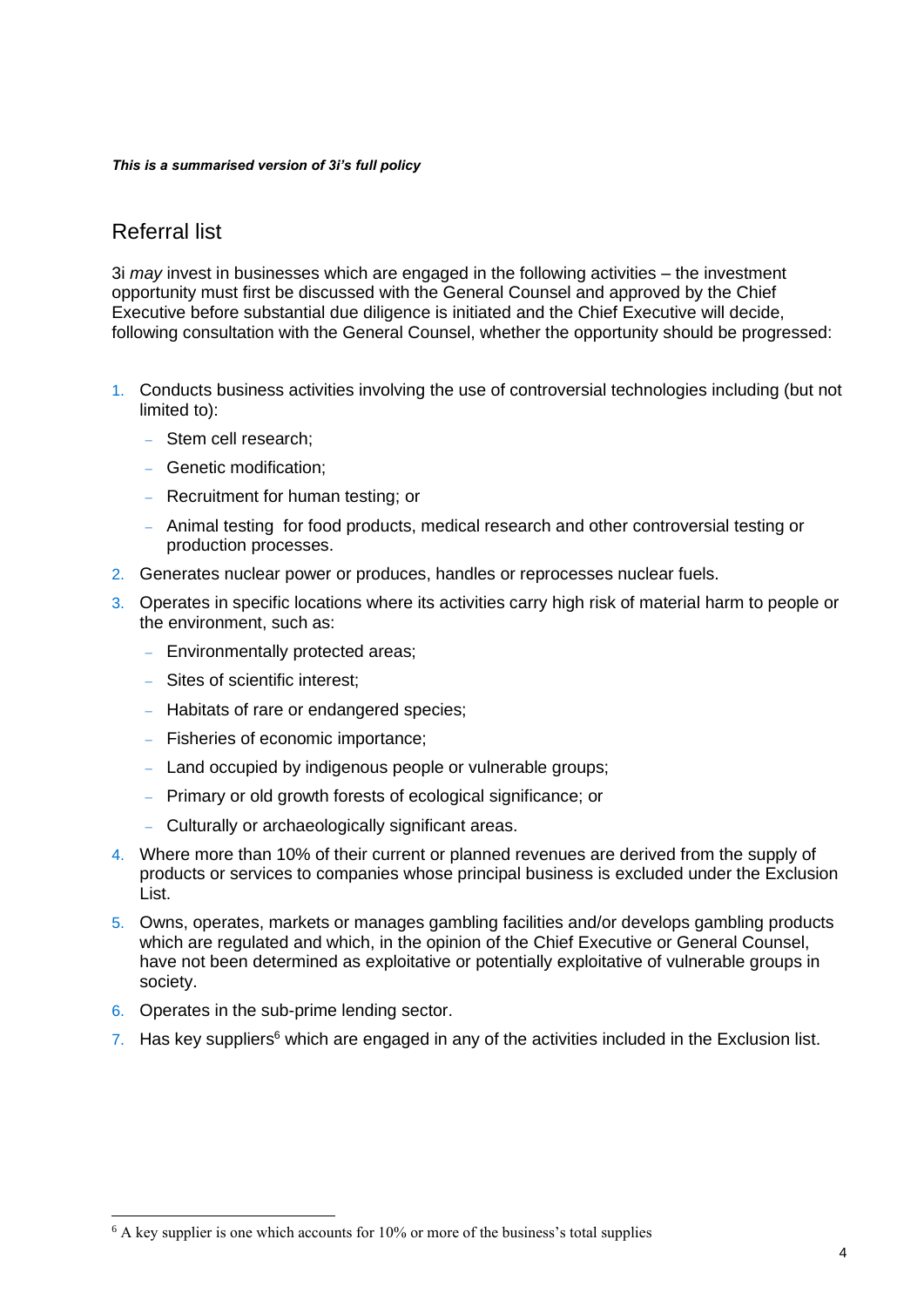## Minimum ESG standards

We seek to invest only in businesses which are committed to:

- A cautious and responsible approach to environmental management of their business operations (and those of their supply chain) by making efficient use of natural resources and mitigating environmental risks and damage.
- Respecting the human rights of their workers and of the people working in their supply chain.
- Maintaining safe and healthy working conditions for their employees and contractors and for the people working in their supply chain.
- **Treating their employees fairly.**
- Upholding the right to freedom of association and collective bargaining.
- Treating their customers fairly and respecting the health, safety and wellbeing of those affected by their business activities.
- Upholding high standards of business integrity, avoiding corruption in all its forms and complying with applicable sanctions and anti-bribery, anti-fraud, anti-tax evasion and antimoney laundering laws and regulations.
- **Implementing a strong corporate governance and risk management culture and to complying** in form and substance with established best practice in corporate governance which is appropriate to the relative size and complexity of the relevant business and the markets in which it operates.

### **We do not expect that all of our portfolio companies will necessarily meet all of the minimum standards immediately following 3i's investment. However, we do expect the executive management team to be fully committed to meeting the minimum standards within a reasonable timeframe and 3i will support them to do so.**

### *Environment, labour, health & safety and business integrity*

As a minimum, each potential new portfolio company must comply with all Applicable Laws relating to the environment, labour and health & safety matters and sanctions and all Applicable Laws intended to prevent fraud, extortion, bribery, tax evasion, money laundering, terrorist financing and other financial crime.<sup>7</sup>

Where 3i's initial high level assessment identifies one or more potential risks, 3i's pre-investment due diligence will typically include a more focused investigation into relevant areas, such as:

- Severe degradation of water, soil or air quality.
- **Production of substantial solid waste.**
- **Emission of significant quantities of greenhouse gases.**

<sup>7</sup> for non-UK companies this may include complying with the UK Bribery Act 2010 if they carry on a part of their business in the UK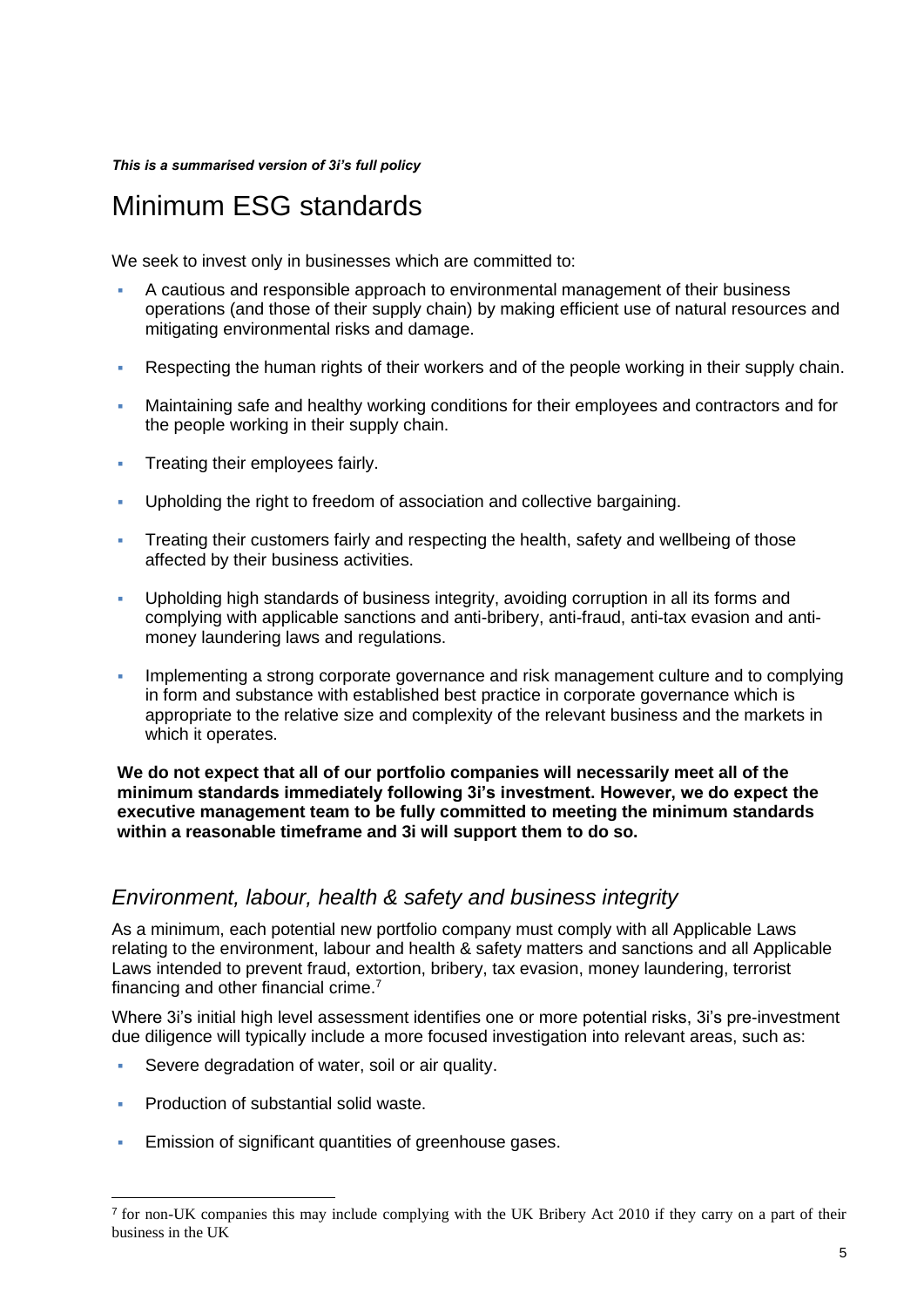- Loss of biodiversity or habitat.
- Significant labour issues (for example, health & safety issues, poor working conditions, wages below industry / national legal minima, discrimination or absence of a freedom of association and collective bargaining).
- **·** Involuntary resettlement.
- **·** Impact on cultural or archaeological heritage or indigenous peoples.
- Non-local labour or other issues where the negative social impact could be significant.
- **EXECUTE:** Bribery and corruption.

If our pre-investment due diligence identifies one of the above as an actual or potentially material risk, management must:

- demonstrate to us that they have the commitment, capacity and track record to effectively manage those risks and a willingness to make improvements and reach standards acceptable to 3i in this area over time; and
- **commit to implementing appropriate measures to mitigate those risks, which may include** committing to apply the relevant International Standards over a reasonable time frame where these are more stringent than Applicable Laws.

With particular regard to **business integrity** (which covers compliance with sanctions and the prevention of fraud, extortion, bribery & corruption, tax evasion, money laundering, terrorist financing and other financial crime), portfolio companies must meet (or must work towards meeting over a reasonable time frame) 3i's minimum business integrity standards (as updated from time-to-time). These currently include minimum standards in respect of (amongst others) the adequacy of the portfolio company's policies & procedures, the quality of board reporting and senior management's responsibility in relation to anti-bribery & corruption and other types of financial crime, customer privacy & data protection, anti-trust and sanctions.

## *Corporate governance*

All potential portfolio companies must have in place or, as a term of 3i's investment, agree to implement:

- Board composition and meetings
	- $\circ$  An appropriate balance between executive and non-executive directors with a chairman who is independent from the executive management $8$ .
	- $\circ$  Board meetings to be held regularly with an agreed agenda and papers circulated sufficiently in advance. An annual programme of board agenda topics to be agreed in advance with 3i, including an annual review of material ESG issues facing the business.

<sup>&</sup>lt;sup>8</sup> It is acknowledged that, in relation to certain particular investments or certain particular types of investments, an independent chairman may not always be appropriate or achievable – 3i will assess the suitability and relevance of this minimum standard on a case-by-case 'exceptions' basis and consider alternative protections as appropriate.